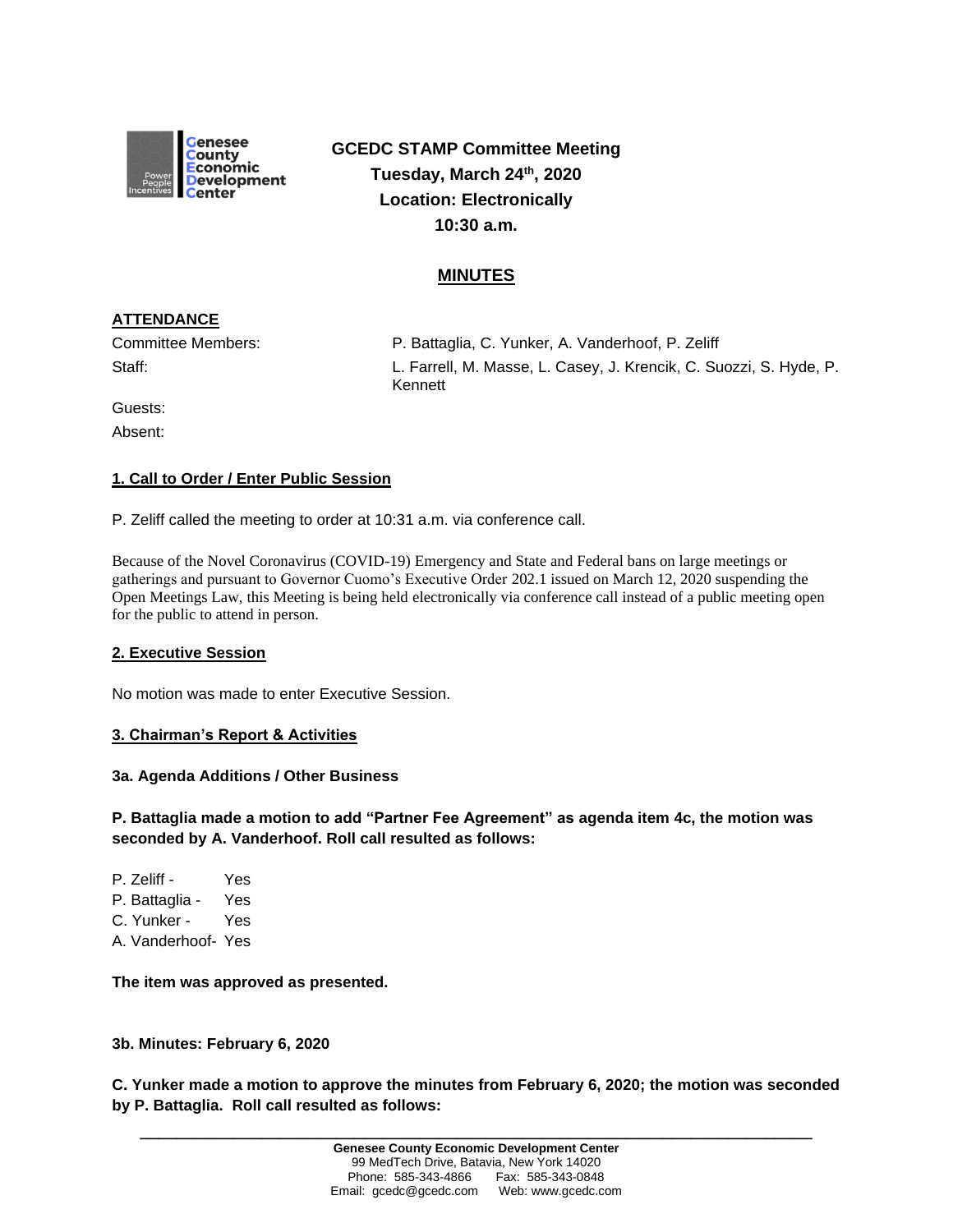P. Zeliff - Yes P. Battaglia - Yes C. Yunker - Yes A. Vanderhoof- Yes

**The item was approved as presented.**

### **4. Discussions / Official Recommendations to the Board:**

**4a. Monroe County Water Authority Main Extension Agreement (MCWA)** – MCWA has submitted an agreement for engineering, construction and repair deposit associated with the construction of the transmission main in the Town of Pembroke. MCWA is the retail provider of water in the Town of Pembroke. This contract will only cover work that is completed in the Town of Pembroke.

Fund Commitment: The \$6,911.20 is covered under the \$4 million County funds.

**A. Vanderhoof made a motion to recommend to the full Board approval of the Monroe County Water Authority Main Extension Agreement as presented; the motion was seconded by P. Battaglia. Roll call resulted as follows:**

P. Zeliff - Yes P. Battaglia - Yes C. Yunker - Yes A. Vanderhoof- Yes

**The item was approved as presented.**

**4b**. **Award of Contract – Phase IV Water – Pembroke Line** – Three bids were received for the STAMP Offsite Water Main Phase IV Project. Morsch Pipeline, Inc submitted the lowest bid (Base Bid B outlined in the packet on page 16 & 17) in the amount of \$2,220,743.00. This is covered under the \$4 million County funds.

**P. Battaglia made a motion to recommend to the full Board acceptance of the Morsch Pipeline bid for the STAMP Offsite Water Main Phase IV Project; the motion was seconded by C. Yunker. Roll call resulted as follows:**

P. Zeliff - Yes P. Battaglia - Yes C. Yunker - Yes A. Vanderhoof- Yes

**The item was approved as presented.**

**4c. Partner Fee Agreement –** Gary Homonai, a Professional Business Development Consultant, would like to enter into an agreement with the GCEDC to market the STAMP site. After reviewing the partner fee agreement, Committee members expressed concern that Gary Homonai could be classified as an

**\_\_\_\_\_\_\_\_\_\_\_\_\_\_\_\_\_\_\_\_\_\_\_\_\_\_\_\_\_\_\_\_\_\_\_\_\_\_\_\_\_\_\_\_\_\_\_\_\_\_\_\_\_\_\_\_\_\_\_\_\_\_\_\_\_\_\_\_\_\_\_\_**